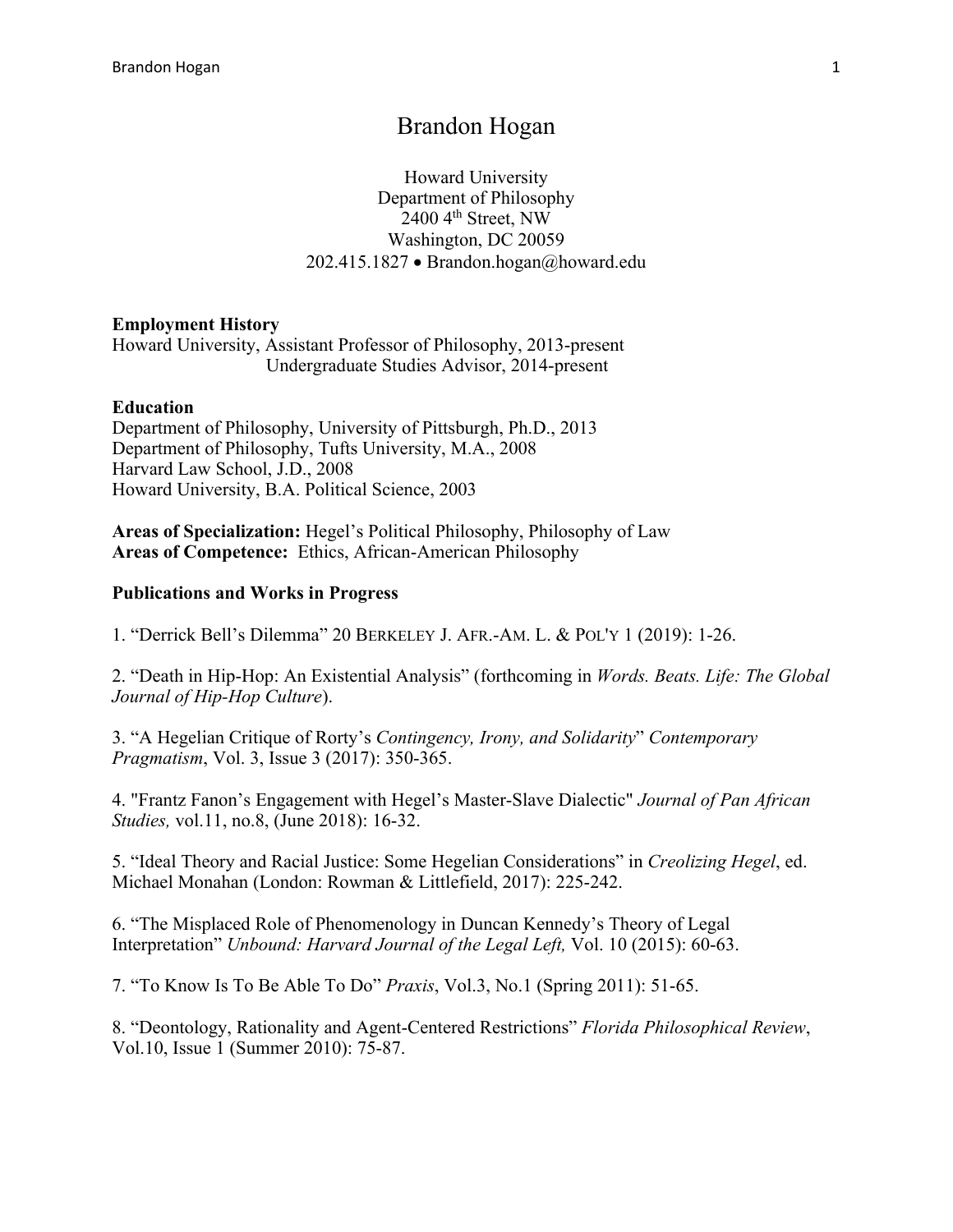9. "What 'Black Lives Matter' *Should* Mean" (in preparation for edited collection *Philosophers on the Movement for Black Lives*)

10. "Race, Democracy, and Felon Disenfranchisement" (in progress)

#### **Book Reviews**

*"Hegel's Social Ethics: Religion, Conflict, and Rituals of Reconciliation*, by Molly Farneth" *Political Theory*, First Published January 20, 2018.

#### **Book Projects**

*Healing the Wounds of the Spirit: A Hegelian Theory of Criminal Justice (manuscript under* review at Oxford University Press)

*Philosophers on the Movement for Black Lives*, edited with Michael Cholbi, Alex Madva, and Benjamin Yost (proposal under review at Oxford University Press)

#### **Presentations**

1. "Deontology, Rationality and Agent-Centered Restrictions" 55th annual conference of the Florida Philosophical Association, Santa Fe College, Gainesville, FL. November 12-14, 2009.

2. "To Know Is To Be Able To Do" Southeast Graduate Philosophy Conference, University of Florida, Gainesville, FL. March 24- 25, 2011.

3. Comments on Richard Fry's "Do Non-Human Animals Demonstrate?" Georgetown University Philosophy Conference, April 20, 2013.

4. "Hegel on Crime, Self, and Community" Dickinson College, Department of Philosophy, Carlisle, PA, November 15, 2013. Howard University, Department of Philosophy, Washington, DC, November 20, 2013. Howard University, Research Day, Washington, DC, April 4, 2014.

5. "Hegelian Constitutivism and the Shmagency Objection" George Washington University, Department of Philosophy, Washington, DC, March 7, 2014.

6. "Race, Ideal Theory, and Corrective Justice" Philosophy Born of Struggle Annual Meeting, Paine College, Augusta, GA, October 31, 2014 to November 1, 2014.

7. "Hegel on Crime and Forgiveness"

Georgetown Law Center seminar: "Responsibility, Liability, and Holding to Account." March 23, 2015.

8. Comments on Duncan Purves's, "Intergenerational Justice and Discounting the Future"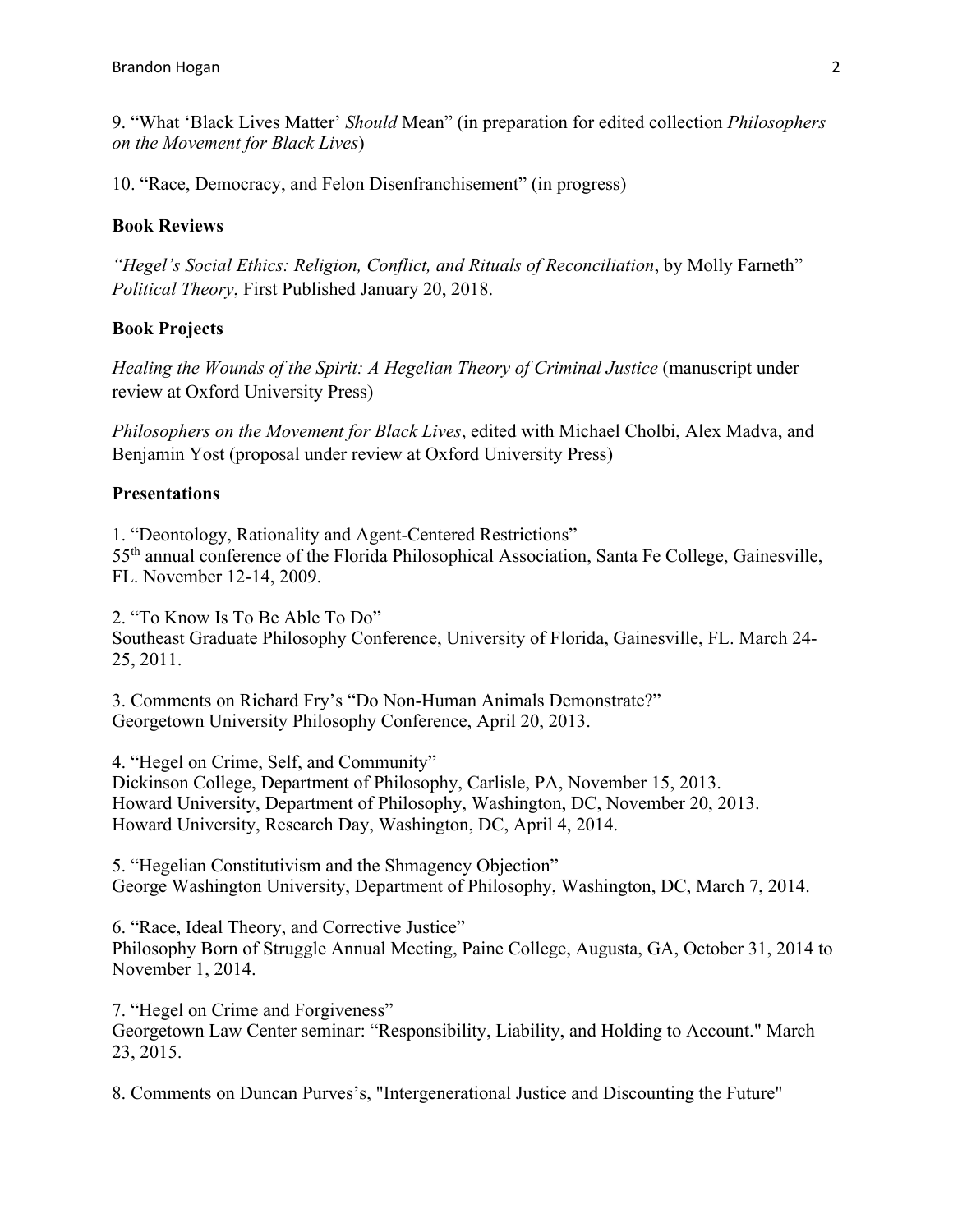American Philosophical Association, Central Division meeting, February 19, 2015.

9. Comments on Adam Podlaskowski's, **"**It Isn't a Platitude that Meaning is Fraught with Ought" Southern Society for Philosophy and Psychology annual meeting, April 2-4, 2015.

10. "Fanon on Hegel's Master-Slave Dialectic" Philosophy Born of Struggle Annual Conference, University of Connecticut, Storrs, CT, November 6, 2015.

11. "Hegelian Constitutivism" Georgetown Department of Philosophy, Washington, DC, November 20, 2015.

12. "A Hegelian Critique of Rorty's *Contingency, Irony, Solidarity*" Richard Rorty Society Conference, Crossing Boundaries: Rorty's Promise, Hamilton College, September 8-10, 2016.

13. "Whiteness as a Force of Nature?" Philosophy Born of Struggle Annual Conference, Texas A&M University, College Station, TX, November 3-5, 2016

14. "Rawls and Rorty on Private Citizenship and Public Obligation" Political Philosophy Workshop at Brown University, Providence, RI, November 10, 2016.

15. "Hegel on the Logic of Becoming Paranoid" American Philosophical Association, 2017 Eastern Division Meeting, Baltimore, MD, January 6, 2017.

16. "Hegel and Rorty on the Public-Private Distinction" Society for the Advancement of American Philosophy, 2017 Annual Meeting, Birmingham, AL, March 16-18, 2017. The Wharton School, University of Pennsylvania, October 19, 2017.

Ohio State University, Department of Philosophy, November 3, 2017.

17. "Felony Disenfranchisement and Democratic Ideals" American Philosophical Association, 2018 Central Division Meeting, Chicago, IL, February 24, 2018. Symposium: The Black Male Under-Class: Incarceration, Re-entry and the Stigma of Criminalization

### **Courses Taught**

*Howard University*: Introduction to Philosophy Principles of Reasoning Epistemology Personhood and Modern Philosophy Philosophy of Law Hip-Hop and Philosophy